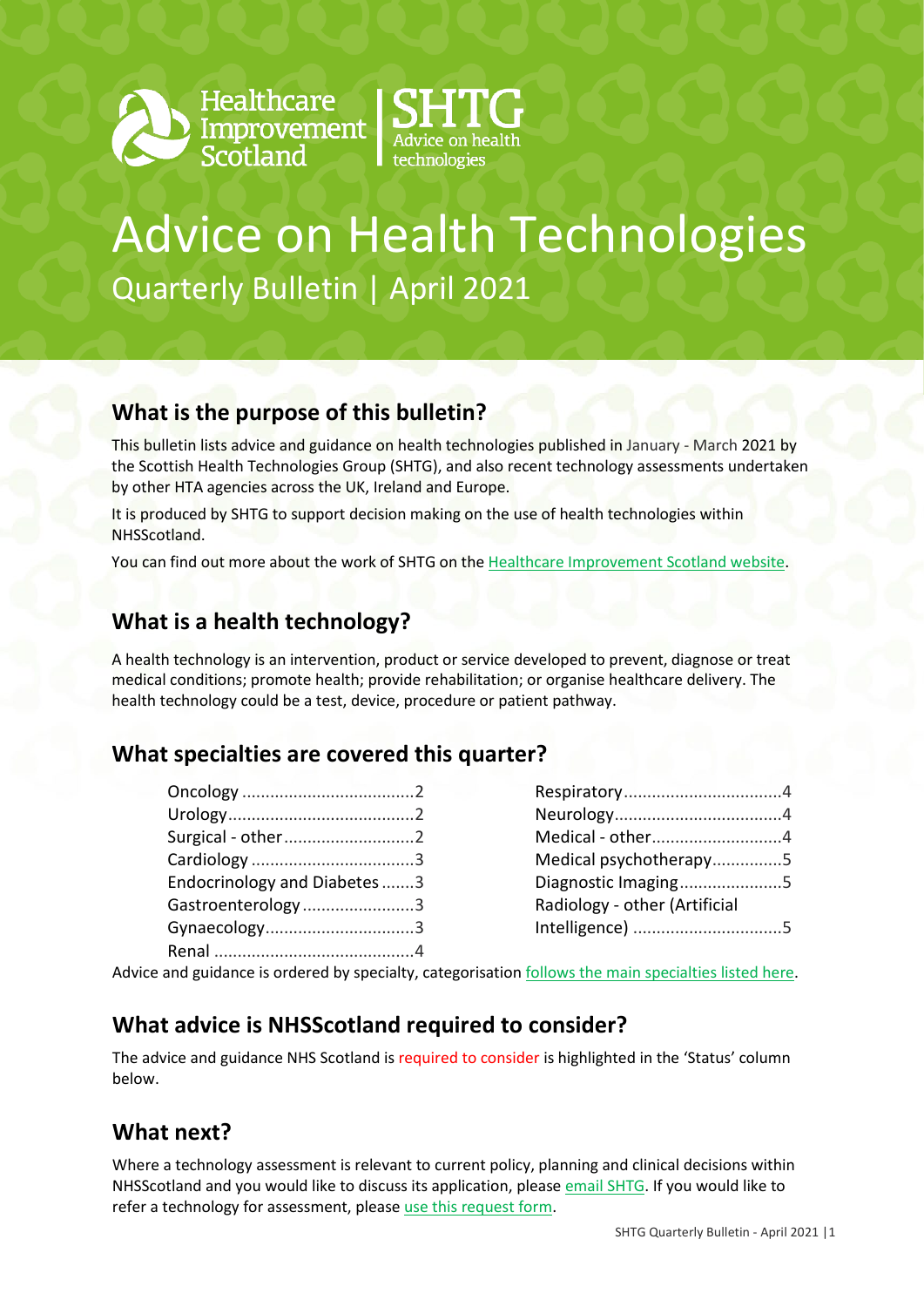### Surgical Specialties

<span id="page-1-6"></span><span id="page-1-5"></span>

| <b>Specialty</b> | <b>Technology Assessment</b>                                                                                                            | <b>Agency / Product</b>                                        | <b>Published</b>  | <b>Status in</b><br><b>Scotland</b>           | Link                |
|------------------|-----------------------------------------------------------------------------------------------------------------------------------------|----------------------------------------------------------------|-------------------|-----------------------------------------------|---------------------|
| Oncology         | Cytoreduction surgery with<br>hyperthermic intraoperative<br>peritoneal chemotherapy for<br>peritoneal carcinomatosis                   | <b>NICE interventional</b><br>procedures guidance <sup>1</sup> | <b>March 2021</b> | <b>NHSScotland</b><br>required to<br>consider | $\mathcal{C}$       |
|                  | URO17 for detecting bladder<br>cancer                                                                                                   | NICE Medtech<br>innovation briefings <sup>2</sup>              | February<br>2021  | For<br>information                            | $\mathcal{C}$       |
|                  | Next generation sequencing for<br><b>DLBCL classification (HTG EdgeSeq</b><br><b>DLBCL Cell of Origin Assay)</b>                        | <b>HTW Topic Exploration</b><br>report <sup>3</sup>            | <b>March 2021</b> | For<br>information                            | ê                   |
| Orthopaedic      | The STAK tool for preventing and<br>treating knee stiffness                                                                             | <b>NICE Medtech</b><br>innovation briefings <sup>2</sup>       | February<br>2021  | For<br>information                            | $\hat{\mathcal{C}}$ |
| Urology          | Optilume for anterior urethral<br>strictures                                                                                            | NICE Medtech<br>innovation briefings <sup>2</sup>              | January 2021      | For<br>information                            | $\mathcal{O}$       |
|                  | The PLASMA system for<br>transurethral resection and<br>haemostasis of the prostate                                                     | <b>NICE Medical</b><br>technologies guidance <sup>4</sup>      | January 2021      | For<br>information                            | $\dot{\mathcal{C}}$ |
| Surgical - other | Free-functioning gracilis transfer to<br>restore upper limb function in<br>brachial plexus injury<br>Interventional procedures guidance | NICE interventional<br>procedures guidance <sup>1</sup>        | <b>March 2021</b> | <b>NHSScotland</b><br>required to<br>consider |                     |
|                  | PROPEL sinus implants for<br>maintaining sinus patency after<br>surgery                                                                 | NICE Medtech<br>innovation briefings <sup>2</sup>              | February<br>2021  | For<br>information                            |                     |
|                  | Self-expanding implant insertion<br>into the intersphincteric space for<br>faecal incontinence                                          | <b>NICE</b> interventional<br>procedures guidance <sup>1</sup> | January 2021      | <b>NHSScotland</b><br>required to<br>consider | $\mathcal{C}$       |
|                  | Leukomed Sorbact for preventing<br>surgical site infection                                                                              | <b>NICE Medical</b><br>technologies guidance <sup>4</sup>      | January 2021      | For<br>information                            | $\hat{\mathcal{C}}$ |
|                  | Accuro for guiding epidural or<br>spinal anaesthesia                                                                                    | NICE Medtech<br>innovation briefings <sup>2</sup>              | January 2021      | For<br>information                            | Ô                   |

<span id="page-1-4"></span><span id="page-1-0"></span> <sup>1</sup> **Interventional Procedures Guidance - National Institute for Health and Care Excellence (NICE)** - covers procedures used for diagnosis or treatment, considers if they are safe and work well enough for wider use in NHS England, Scotland or Wales. NHS Scotland are required to consider the advice if they are providing the procedure.

<span id="page-1-1"></span><sup>&</sup>lt;sup>2</sup> Medtech Innovation Briefing - National Institute for Health and Care Excellence (NICE) – Briefings offer support for NHS England when considering using new medical devices and other medical or diagnostic technologies.

<span id="page-1-2"></span><sup>3</sup> **Topic Exploration - Health Technology Wales (HTW)** – summarises evidence and implications for the health technology in Wales

<span id="page-1-3"></span><sup>4</sup> **Medical Technologies Guidance - National Institute for Health and Care Excellence (NICE)** - evaluates new, innovative medical devices and diagnostics for NHS England.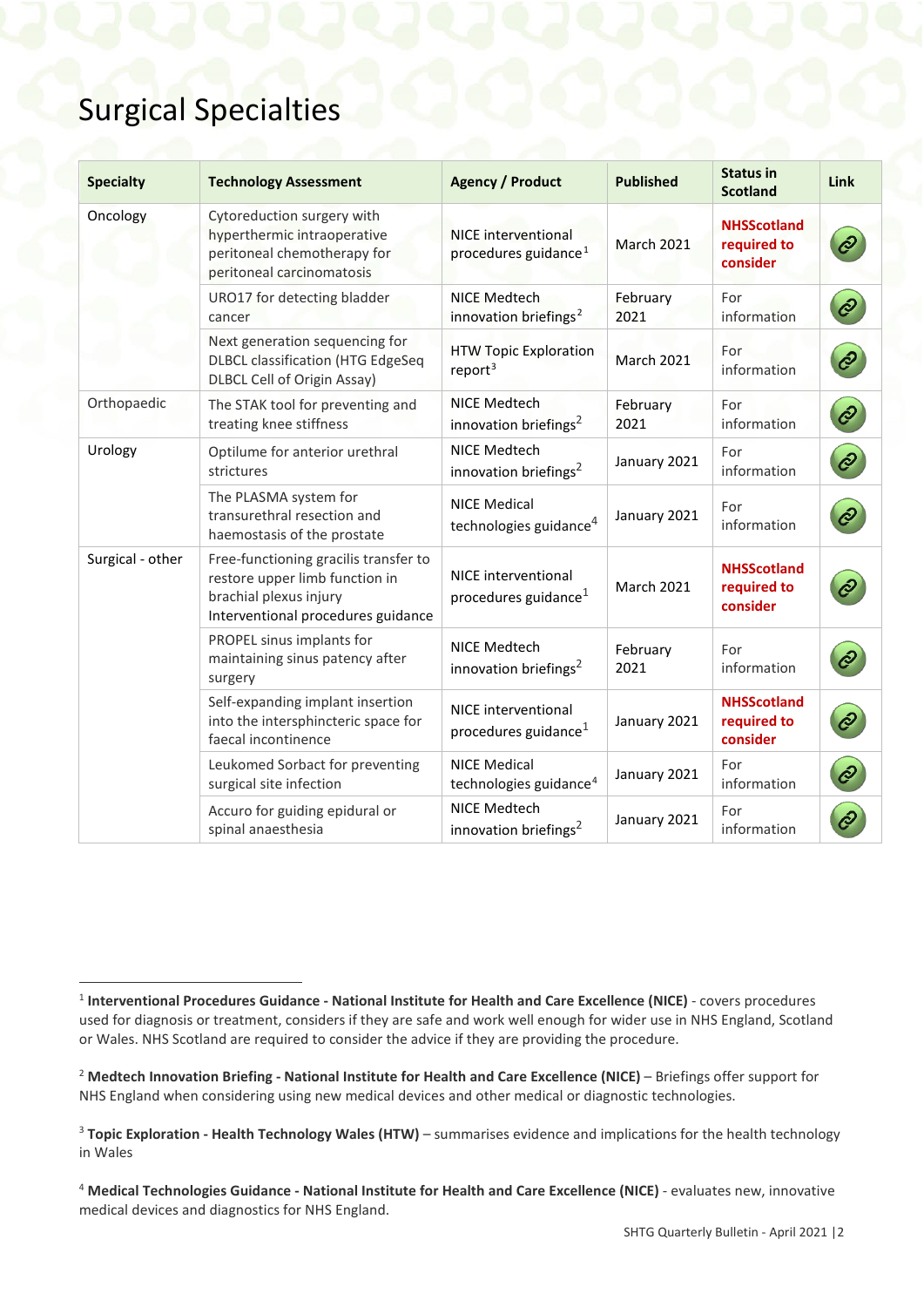# Medical Specialties

| <b>Specialty</b>                     | <b>Technology Assessment</b>                                                                         | <b>Agency / Product</b>                                  | <b>Published</b>  | <b>Status in</b><br><b>Scotland</b>           | <b>Link</b> |
|--------------------------------------|------------------------------------------------------------------------------------------------------|----------------------------------------------------------|-------------------|-----------------------------------------------|-------------|
| Cardiology                           | CytoSorb for reducing risk<br>of bleeding during cardiac<br>surgery                                  | NICE Medtech innovation<br>briefings <sup>2</sup>        | February 2021     | For<br>information                            |             |
|                                      | AcQMap for mapping the<br>heart atria to target<br>ablation treatment for<br>arrhythmias             | <b>NICE Medtech innovation</b><br>briefings <sup>2</sup> | January 2021      | For<br>information                            |             |
| Endocrinology and<br><b>Diabetes</b> | <b>Extended Interval</b><br>Screening by the Diabetic<br>RetinaScreen Programme<br>in Ireland        | HIQA HTA <sup>5</sup>                                    | February 2021     | For<br>information                            |             |
| Gastroenterology                     | Danis stent for acute<br>oesophageal variceal<br>bleeding                                            | NICE Medical technologies<br>guidance <sup>4</sup>       | <b>March 2021</b> | For<br>information                            |             |
|                                      | Faecal microbiota<br>transplant for recurrent or<br>refractory Clostridioides<br>difficile infection | NICE Medtech innovation<br>briefings <sup>2</sup>        | February 2021     | For<br>information                            |             |
| Gynaecology                          | Transcervical ultrasound-<br>guided radiofrequency<br>ablation for symptomatic<br>uterine fibroids   | NICE interventional<br>procedures guidance $1$           | <b>March 2021</b> | <b>NHSScotland</b><br>required to<br>consider |             |
|                                      | Sonata system for<br>diagnostic imaging and<br>treatment of symptomatic<br>uterine fibroids          | NICE Medtech innovation<br>briefings $^2$                | <b>March 2021</b> | For<br>information                            |             |
|                                      | Natural cycles for<br>monitoring fertility                                                           | NICE Medtech innovation<br>briefings <sup>2</sup>        | January 2021      | For<br>information                            |             |
|                                      | Minimally invasive radical<br>hysterectomy for early<br>stage cervical cancer                        | NICE interventional<br>procedures guidance <sup>1</sup>  | January 2021      | <b>NHSScotland</b><br>required to<br>consider |             |

<span id="page-2-0"></span> <sup>5</sup> **HIQA Health Technology Assessment** – summarises information about a health technology for the health service in the Republic of Ireland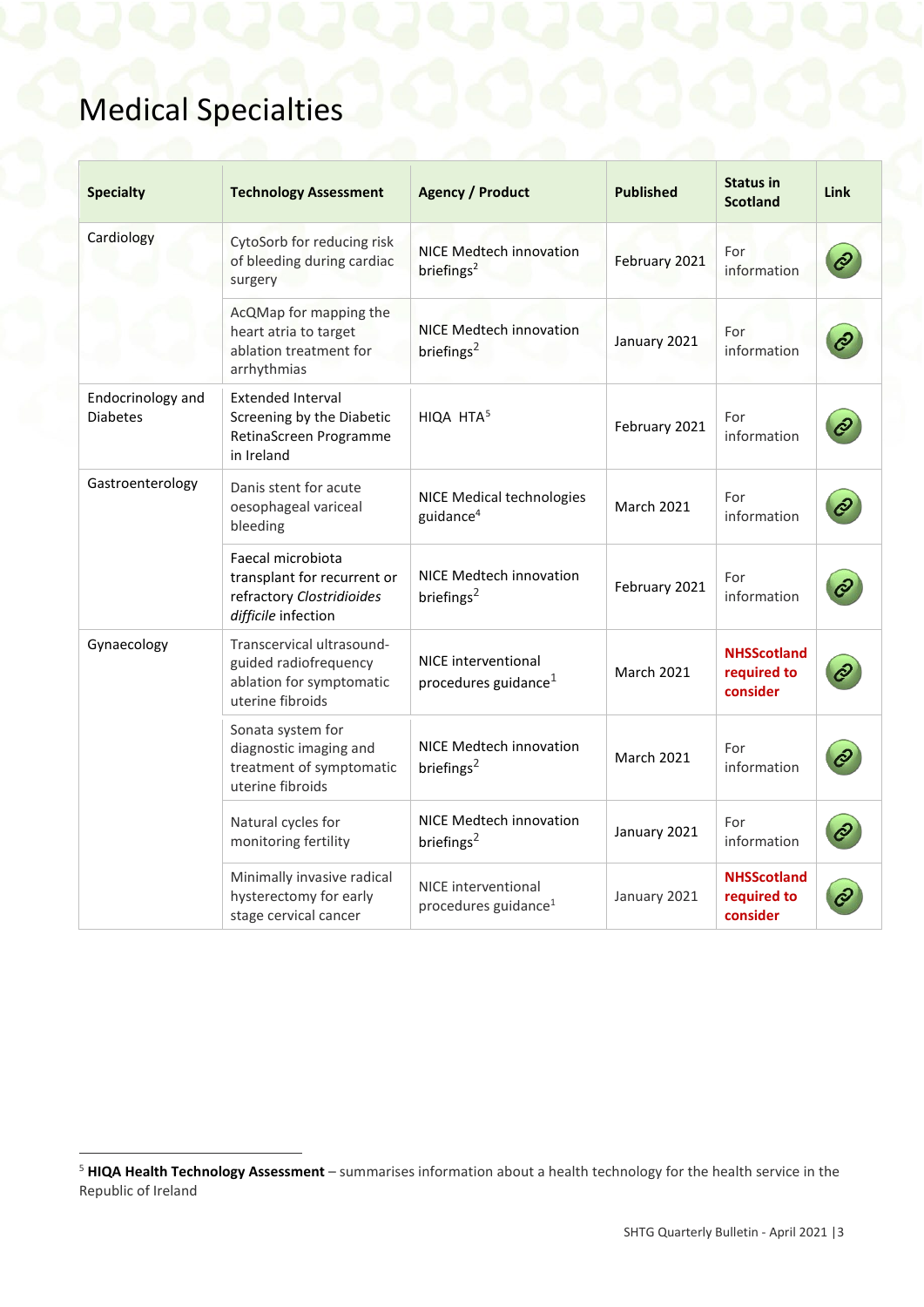| <b>Specialty</b> | <b>Technology Assessment</b>                                                                                       | <b>Agency / Product</b>                                            | <b>Published</b>  | <b>Status in</b><br><b>Scotland</b>           | <b>Link</b> |
|------------------|--------------------------------------------------------------------------------------------------------------------|--------------------------------------------------------------------|-------------------|-----------------------------------------------|-------------|
| Renal            | Extracorporeal whole liver<br>perfusion for acute liver<br>failure                                                 | <b>NICE</b> interventional<br>procedures guidance <sup>1</sup>     | <b>March 2021</b> | <b>NHSScotland</b><br>required to<br>consider |             |
| Respiratory      | <b>COPD Support Service:</b><br>remote and self-<br>management of high-risk<br>patients                            | <b>SHTG Innovative Medical</b><br>Technology Overview <sup>6</sup> | February 2021     | For<br>information                            |             |
|                  | FebriDx point-of-care test<br>for acute respiratory<br>infection in patients<br>attending Emergency<br>Departments | <b>HTW Topic Exploration</b><br>report <sup>3</sup>                | February 2021     | For<br>information                            |             |
| Neurology        | Pharyngeal electrical<br>stimulation for neurogenic<br>dysphagia                                                   | <b>HTW Topic Exploration</b><br>report <sup>3</sup>                | <b>March 2021</b> | For<br>information                            |             |
| Medical - other  | DOAC Dipstick for<br>detecting direct oral<br>anticoagulants                                                       | NICE Medtech innovation<br>briefings <sup>2</sup>                  | February 2021     | For<br>information                            |             |
|                  | Outpatient parenteral<br>antimicrobial therapy<br>(OPAT)                                                           | SHTG Recommendation <sup>7</sup>                                   | February 2021     | <b>NHSScotland</b><br>required to<br>consider |             |
|                  | gammaCore for cluster<br>headache                                                                                  | SHTG Adaption <sup>8</sup>                                         | January 2021      | <b>NHSScotland</b><br>required to<br>consider |             |
|                  | The VAC Veraflo Therapy<br>system for acute infected<br>or chronic wounds that are<br>failing to heal              | NICE Medical technologies<br>guidance <sup>4</sup>                 | January 2021      | For<br>information                            |             |

<span id="page-3-0"></span> <sup>6</sup> **Innovative Medical Technology Overview – Scottish Health Technologies Group (SHTG)** - summarises emerging evidence surrounding new and innovative technologies.

<span id="page-3-1"></span><sup>7</sup> **SHTG Recommendation -** developed by a national committee in consultation with stakeholders. Clinical effectiveness, safety, cost effectiveness, patient and public views, professional expert views, and social and organisational implications are considered. NHS Scotland are required to consider the recommendation.

<span id="page-3-2"></span><sup>8</sup> **Adaptation - Scottish Health Technologies Group (SHTG) -** Based upon an HTA conducted elsewhere in the UK or internationally, with particular consideration of its applicability to NHS Scotland.